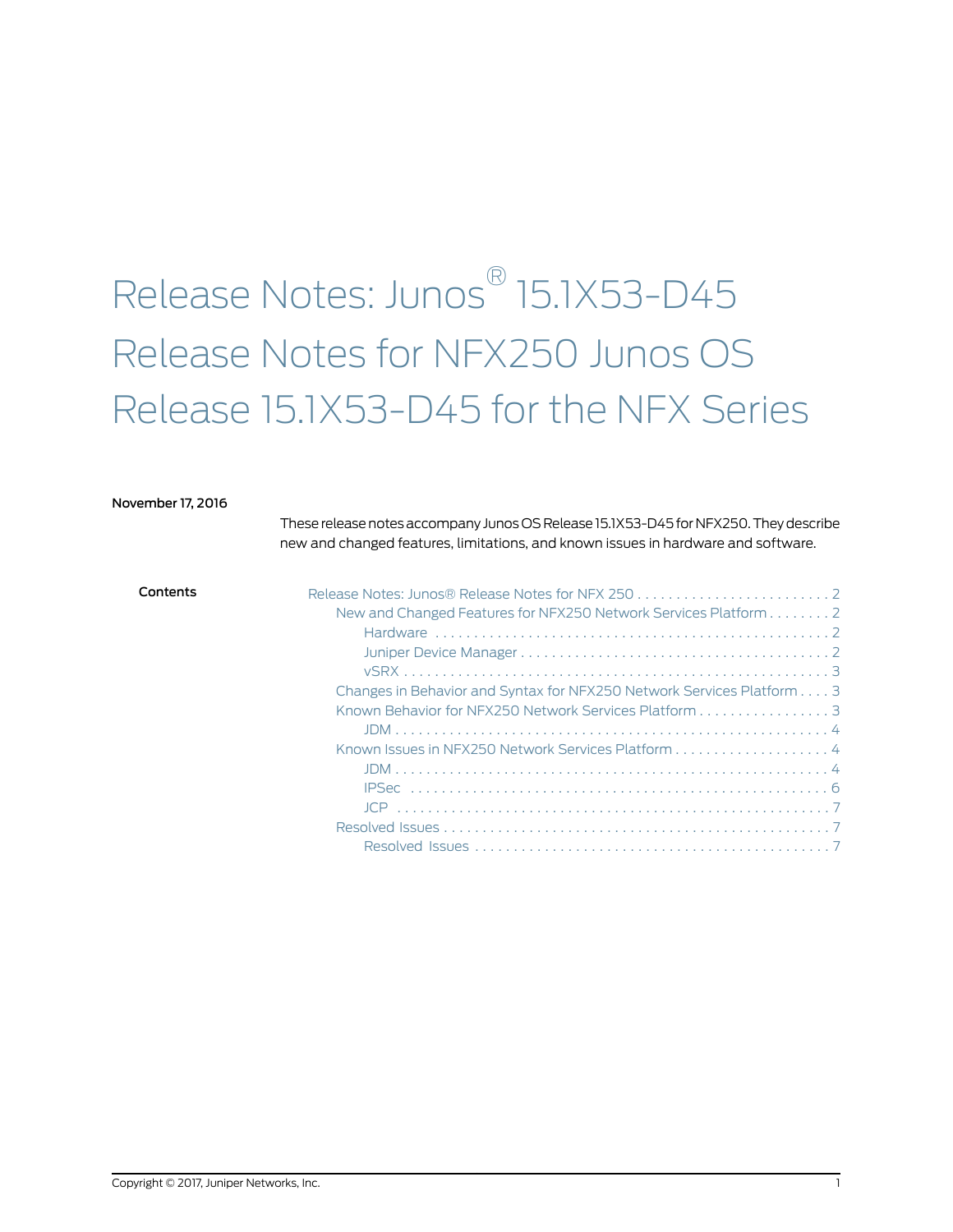## <span id="page-1-0"></span>Release Notes: Junos ® Release Notes for NFX 250

These release notes accompany Junos OS Release 15.1X53-D45 for NFX250. They describe new and changed features, limitations, and known problems in the hardware and software. You can also find these release notes on the Juniper Networks Junos OS Documentation webpage, located at <www.juniper.net/techpubs>

- New and [Changed](#page-1-1) Features for NFX250 Network Services Platform on [page](#page-1-1) 2
- Changes in Behavior and Syntax for NFX250 Network Services [Platform](#page-2-1) on [page](#page-2-1) 3
- Known Behavior for NFX250 Network Services [Platform](#page-2-2) on [page](#page-2-2) 3
- Known Issues in NFX250 Network Services [Platform](#page-3-1) on [page](#page-3-1) 4
- [Resolved](#page-6-1) Issues on [page](#page-6-1) 7

## <span id="page-1-1"></span>New and Changed Features for NFX250 Network Services Platform

This section describes the new features of the NFX250 platform, and enhancements to existing features in Junos OS Release 15.1X53-D45 for NFX250.

- [Hardware](#page-1-2)
- <span id="page-1-2"></span>• Juniper Device [Manager](#page-1-3)
- [vSRX](#page-2-0)

#### **Hardware**

<span id="page-1-3"></span>• NFX250-LS1-NFX250-LS1 is a new model with 1.6 GHz 4-core Intel CPU, 16 GB of memory, and 100 GB of enterprise grade solid-state drive (SSD) storage. NFX250-LS1 can be wall mounted using the separately orderable Juniper Networks wall-mount kit.

#### Juniper Device Manager

In this release, Juniper Device Manager (JDM) additionally provides support for the following features:

- Support for outbound SSH connections
- Authentication of users using TACACS+
- Configure SNMP, and handle SNMP queries and traps
- Enhanced CLI to support launching VNFs, service chaining VNFs, and configuring and monitoring various system parameters and statistics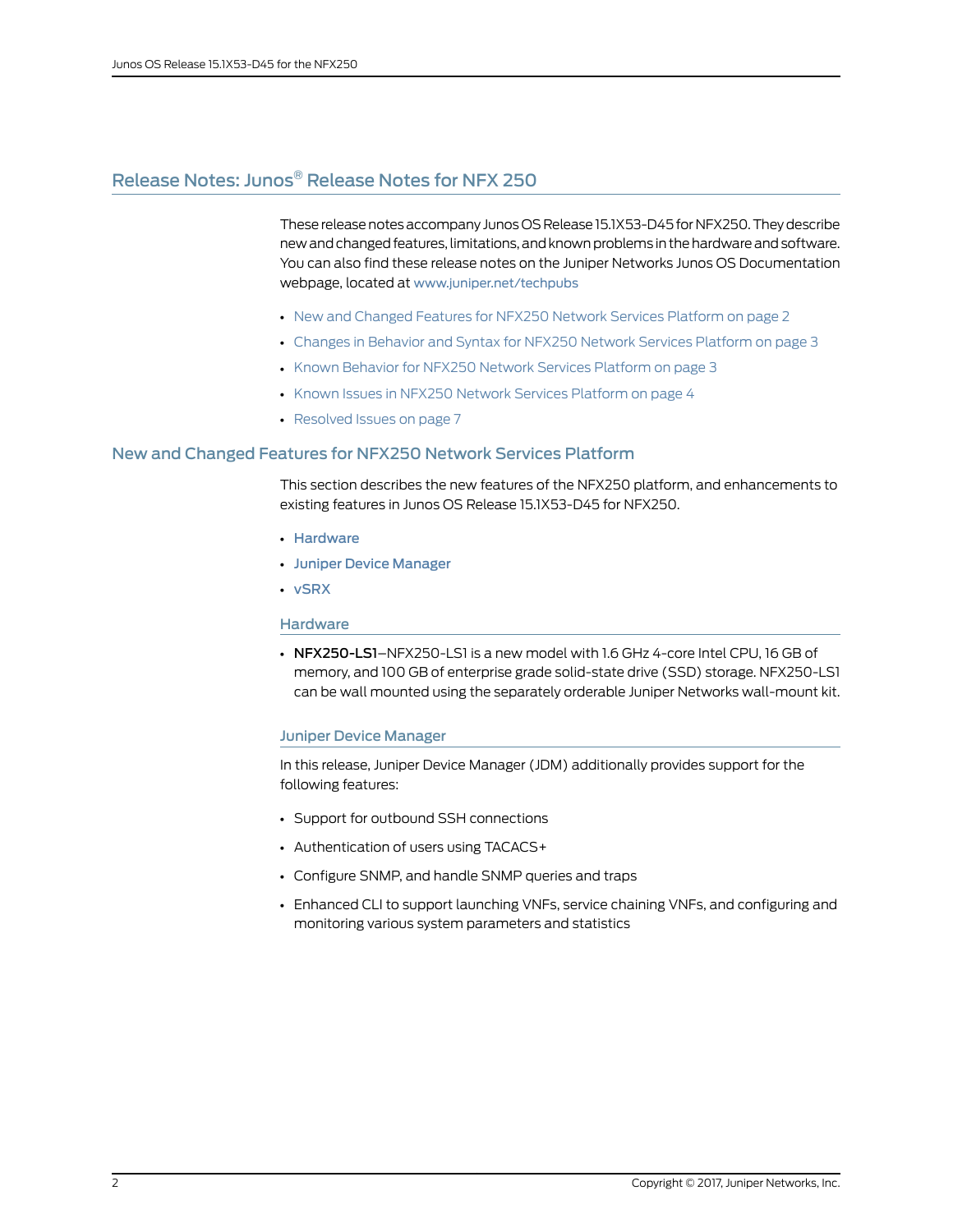#### <span id="page-2-0"></span>vSRX

• vSRX offers the same capabilities as Juniper Networks SRX Series Services Gateways in a virtual form factor, providing perimeter security, IPsec connectivity, and filtering for malicious traffic without sacrificing reliability, visibility, and policy control. This virtual security and routing appliance ensures reliability for each application. The IPSec implementation for NFX250 platforms has been enhanced to protect the management traffic between JDM, VNFs and the remote SDN controller and other central servers. The IPSec implementation uses AutoKey IKE with preshared keys to authenticate the participants in an IKE session, each side must configure and securely exchange the preshared key in advance. IPSec for NFX250 devices supports only traffic selector based tunnels, multiple IPsec security associations are negotiated based on multiple traffic selectors configured. Configuration of interfaces and static routes is supported.



NOTE: By default, vSRX version 15.1X49-D61 is pre-loaded on NFX250 Network Services platform 15.1X53-D45 release. vSRX version 15.1X49-D61 is not compatible with the NFX250 15.1X53-D40 release.

<span id="page-2-1"></span>

|               | <b>Related</b> • Known Behavior for NFX250 Network Services Platform on page 3  |
|---------------|---------------------------------------------------------------------------------|
| Documentation | • Known Issues in NFX250 Network Services Platform on page 4                    |
|               | • Changes in Behavior and Syntax for NFX250 Network Services Platform on page 3 |

## Changes in Behavior and Syntax for NFX250 Network Services Platform

This section lists the changes in behavior of Junos OS features and changes in the syntax of Junos OS statements and commands from Junos OS Release 15.1X53-D45 for NFX250.

There are no changes in default behavior and syntax in Junos OS Release 15.1X53-D45 for NFX250.

#### Related Documentation

• New and [Changed](#page-1-1) Features for NFX250 Network Services Platform on page 2

<span id="page-2-2"></span>

- Known Behavior for NFX250 Network Services [Platform](#page-2-2) on page 3
- Known Issues in NFX250 Network Services [Platform](#page-3-1) on page 4
- [Resolved](#page-6-1) Issues on page 7

#### Known Behavior for NFX250 Network Services Platform

This section lists known behavior, system maximums, and limitations in hardware and software in Junos OS Release 15X53-D45 for NFX250.

For the most complete and latest information about known Junos OS defects, use the Juniper Networks online Junos [Problem](http://prsearch.juniper.net) Report Search application.

• [JDM](#page-3-0)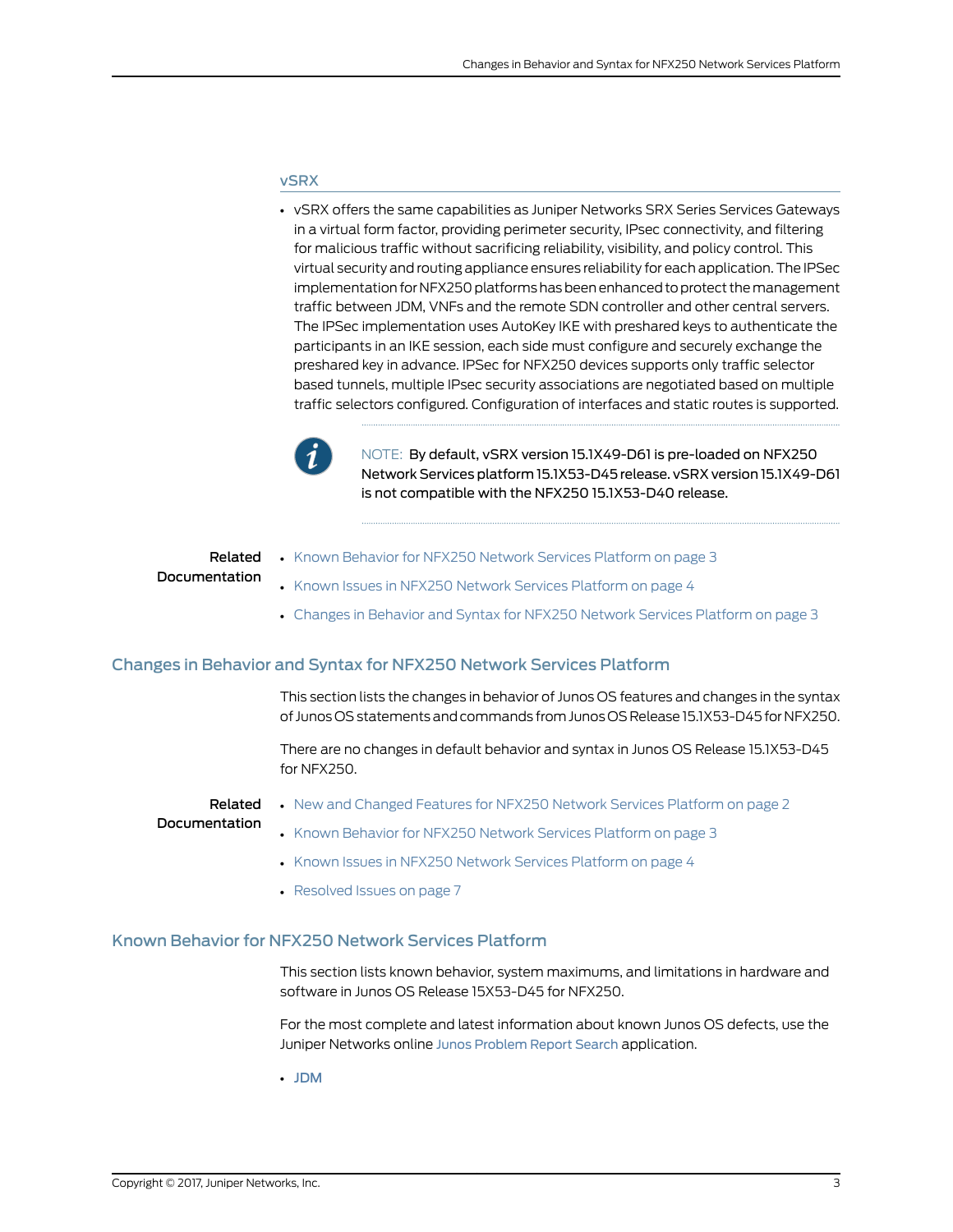#### <span id="page-3-0"></span>JDM

- JDM shell configurations ofinterfaces override JDM CLI configurations. As a workaround, use the JDM CLI to configure interfaces. [PR1155749]
- SR-IOV interfaces do not support more than 64 VLANs on NFX250. [PR1156348]

#### Related **Documentation**

- New and [Changed](#page-1-1) Features for NFX250 Network Services Platform on page 2
- Known Issues in NFX250 Network Services [Platform](#page-3-1) on page 4
- [Resolved](#page-6-1) Issues on page 7
- Changes in Behavior and Syntax for NFX250 Network Services [Platform](#page-2-1) on page 3

#### <span id="page-3-1"></span>Known Issues in NFX250 Network Services Platform

This section lists the known issues in hardware and software in Junos OS Release 15X53-D45 for NFX250.

For the most complete and latest information about known Junos OS defects, use the Juniper Networks online Junos [Problem](http://prsearch.juniper.net) Report Search application.

- [JDM](#page-3-2)
- <span id="page-3-2"></span>• [IPSec](#page-5-0)
- JCP on [page](#page-6-0) 7

#### JDM

- Rebooting NFX250 from the JDM shell is not supported. Use the request system reboot command from the JDM CLI. [PR1146229]
- You might not be able to specify a definite interval for the request system reboot command. By default, the device waits for 30 seconds before rebooting. [PR1150400]
- There might be no checks when you configure the IP address on different logical units of interfaces. The commit will go through, and will be displayed in the configuration. [PR1150512]
- The following commands are not supported:
	- clear system reboot and clear system commit
	- restart gracefully, restart immediately, restart init, and restart soft

[PR1154819]

- When you use the netconf command to display system information details such as model and OS, the system OS is displayed as QFX. [PR1160055]
- Ubuntu package does not successfully install on the JDM container. As a workaround, install the package passwd by using the sudo apt-get install passwd command, which enables the useradd command again. [PR1168680]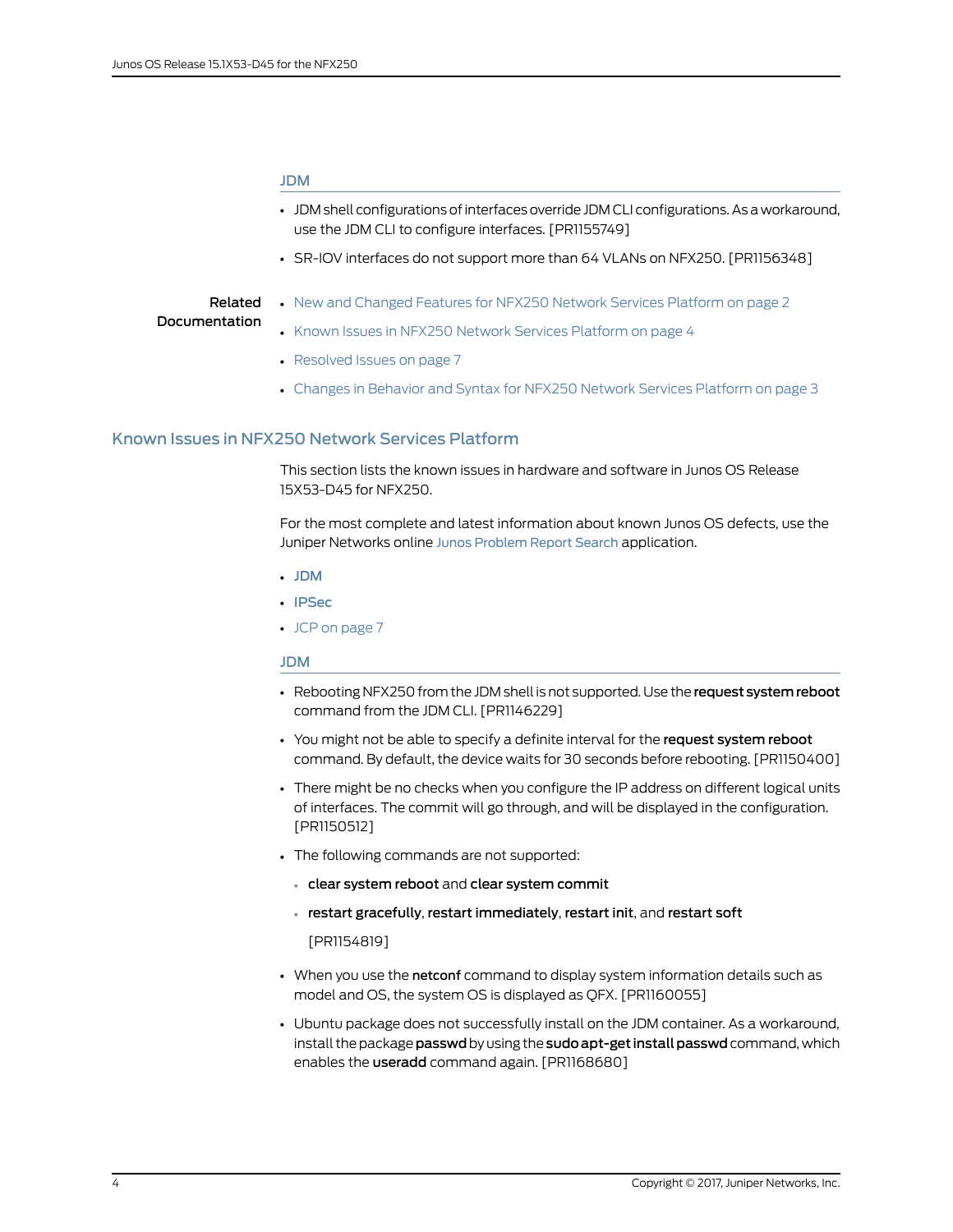- NETCONF configuration for port, and limiting number of connections and rate for sessions are not supported. [PR1169898]
- When you configure a static route on JDM in enhanced-orchestration disabled mode, there might not be an explicit check to validate the IP address. [PR1173039]
- System Host bridge uses a default MTU of 1500 and does not support Jumbo frames. Currently there is no CLI to configure the MTU on the host bridge. [PR1192169]
- The Network Service Orchestrator module commits the configuration on JDM, Junos Control Plane, and IPSec-NM sequentially. If the commit fails on any one of these system VNFs, the Network Service Orchestrator module automatically rolls back to the older configuration on the VNF where the commit erroris seen. But, all prior Network Service Orchestrator module configuration commits on the earlier VNFs continue to exist and is not reversed. [PR1196253]
- There is no commit check if the PCI address is reused for different interfaces in a VNF. It is recommend to stop the VNF and then add or delete interfaces [PR1205497]
- A dhcp daemon running on the host assigns IP addresses for internal management interfaces of the VNF mapped to virbr0 bridge. The same dhcp assigned IP address is updated in the /etc/hosts file on JDM, and in turn updates the liveliness state of each VNF. Under scenarios where the VNFs are deleted and re-launched multiple times the DHCP IP address assigned might be different from what is updated in /etc/hosts. This condition results in an unreliable liveliness state, and an SSH connection to the VNF from JDM fails. [PR1212722]
- Certain VNFs support hot plugging of virtio interfaces when the VNF is running. When a VLAN mapped interface is hot plugged to VNFs such as Centos, it is seen that the interface is not reachable from the vjunos0 VM. As a workaround, delete the VNF configuration and re-commit the complete configuration along with the new interface. [PR1213451]
- After enabling or disabling the ipsec-nm service on the NFX250 platform, a warning message might not be displayed asking for a consent to reboot the device.The enabling or disabling action will be effective only after the device is rebooted. Similarly, no warning is displayed when Enhanced orchestration is either enabled or disabled. [PR1213489]
- Pre-allocation of hugepages might not consider the available memory and proper commit check is required. It is advisable to use the feature based on free system memory availability. By default, the system requires up to 6 to 7 gigabytes of memory for various operations. The system might not function properly if more memory than what is available is allocated. [1213944]
- If the NFX250 platform image is upgraded using the CLI upgrade option with vSRX VNF running, certain SCSI errors might be seen on the vSRX console. As a workaround, delete and launch the vSRX VNF again. [PR1218039]
- Passwords that are pushed by the Network Activator might have a new line character in the encrypted password, and these encrypted passwords might corrupt some of the critical files on JDM. As a workaround, perform an USB upgrade of the platform. It is recommended to avoid such passwords being pushed from the Network Activator; these passwords and can be added later over CLI or Netconf sessions. [PR1219625}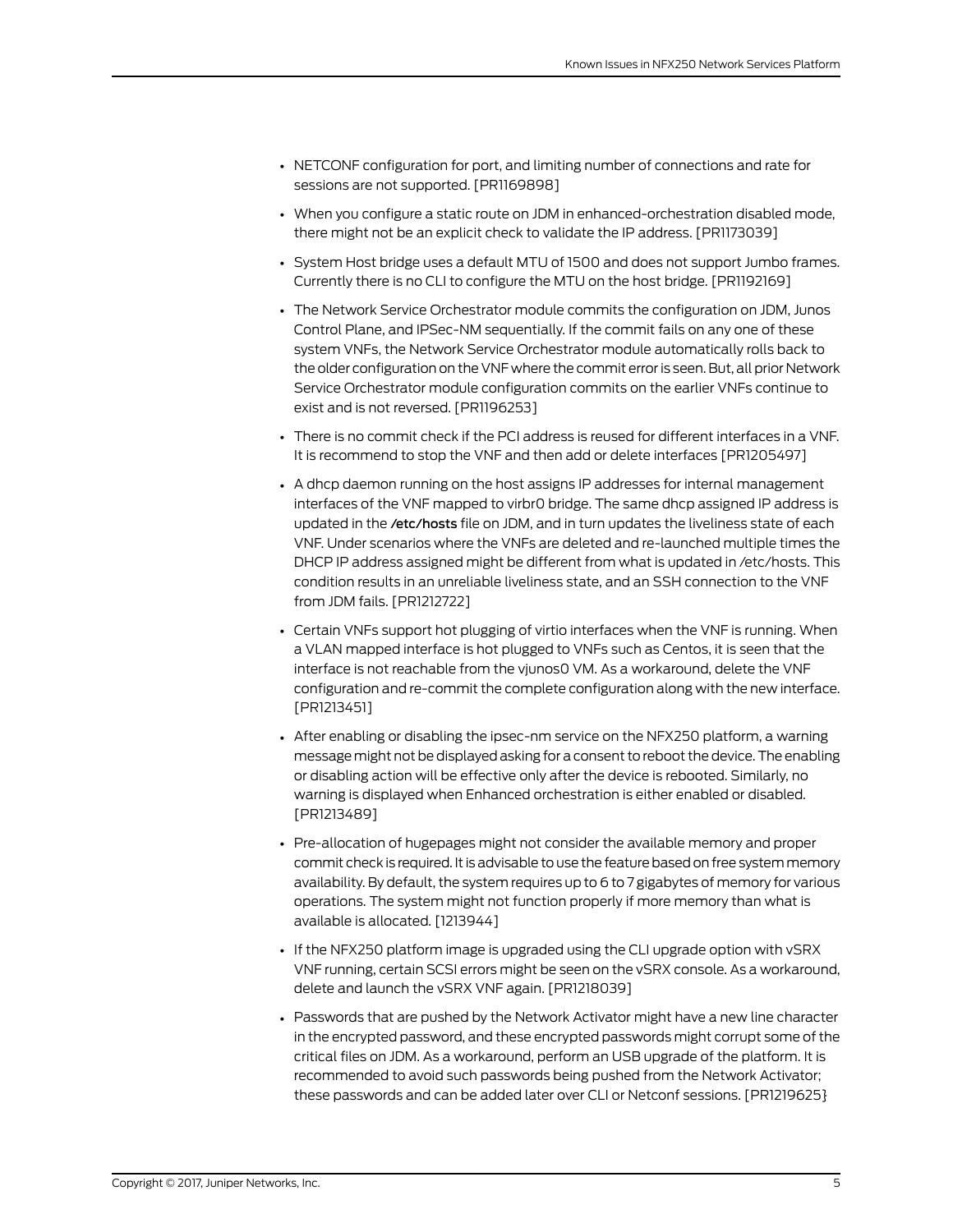- There is no commit check currently on JDM to prevent a configuration commit having a native-vlan-id configuration on VNF interfaces when themode is access. [PR1221136]
- While spawning a VNF, there might not be a commit check for the valid image type supported. [PR1221642]
- If a VNF requests for more memory than the available system memory, commit might go through without any errors resulting in VNF going into a shut off state. As a workaround, use the show system visibility memory command to check the available free memory before spawning a VNF. Alternatively, check the log files and the VNF shut off reason will be captured in /var/log/syslog file. [PR1221647]
- The following commands are not supported:
	- show host
	- request system software delete
	- request system software rollback
	- request system storage cleanup

[PR1219972]

- DHCP service can be configured on custom system bridges for service chaining. There might be no commit check if the lower and higher values of the poolrange are swapped. [PR1223247]
- If the configured TACACS+ server has an IP that can be accessed from JDM, the tacplus pam might not wait till timeout in case TACACS+ server is unreachable. [PR1224420]
- The Swap memory information displays incorrect values in the show system visibility jdm command output for NFX250 platforms with optimized SSD layouts. [PR1227528]
- Configuration of a vlan-tagged IPv6 interface on the jsxe0 interface is not supported on the JDM. [PR1232778]
- With enhanced-orchestration mode enabled and routing over management configured on vSRX for WAN redundancy for critical traffic, the system CPU utilization will reach 100% if WAN link goes down and traffic routes through out-of-band management. vSRX may not respond to ping or management requests. Egress traffic through management might be throttled. [PR1233478]
- <span id="page-5-0"></span>• There is a mismatch in MD5 values on the CLI upgraded image and USB image of this release. This might lead to the Network Activator enforcing the CLI upgrade to the same image version again during the Zero-touch provisioning process. [PR1233479]

## IPSec

- When ipsec-nm is configured with scaled IPSec tunnels (5-10) with Dead Peer Detection (DPD) and a failoveris triggered, the Key Management daemon (KMD) might not work. [PR1211981]
- If the MTU is modified while sending UDP packets on ipsec-nm, the SRX PFE might not work on a NFX250-LS1 device. [PR1213837]
- There is no CLI command to clear interface flow-statistics on ipsec-nm. [PR1216474]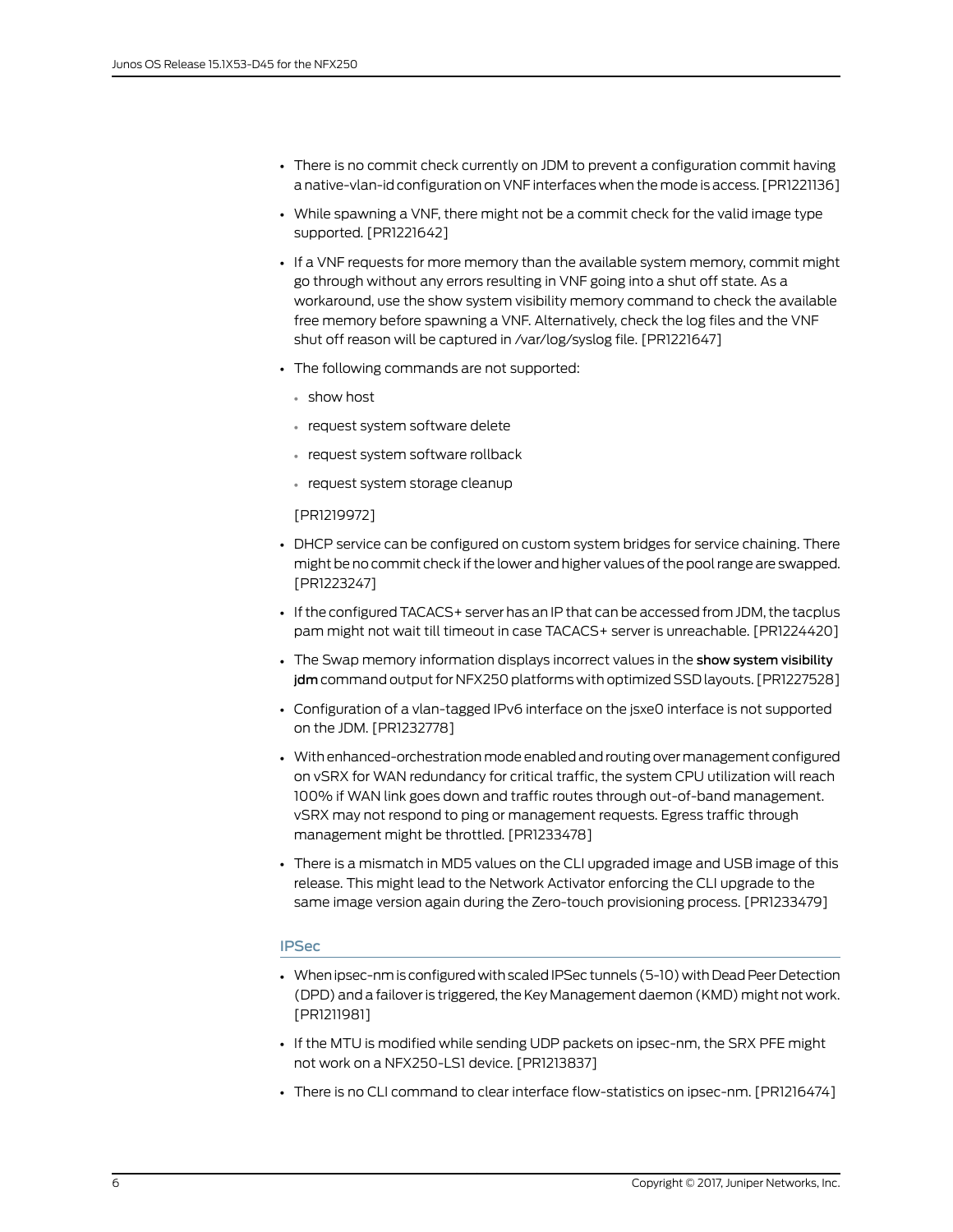#### <span id="page-6-0"></span>JCP

#### *Infrastructure*

- The Alarm LED might not reflect the link state of the management port. [PR1146307]
- Configuring DSCP and DSCPv6 classifiers together on a Layer 2 interface is not supported. [PR1169529]
- When the option accept-source-mac mac-address is configured on an interface and then deleted, no additional MAC's will be learnt on the interface. Only the MAC's which were earlier configured will be available. [PR1168197]
- When LLDP is configured on vjunos0 on an NFX250 Network Services platform, the system name TLV(5) might not be advertised. [PR1169479]

## Related Documentation

- New and [Changed](#page-1-1) Features for NFX250 Network Services Platform on page 2
- Known Behavior for NFX250 Network Services [Platform](#page-2-2) on page 3
- [Resolved](#page-6-1) Issues on page 7
- Changes in Behavior and Syntax for NFX250 Network Services [Platform](#page-2-1) on page 3

## <span id="page-6-1"></span>Resolved Issues

This section lists the issues fixed in hardware and software in Junos OS Release 15.1X53-D45 for NFX250.

<span id="page-6-2"></span>For the most complete and latest information about known Junos OS defects, use the Juniper Networks online Junos [Problem](http://prsearch.juniper.net) Report Search application.

#### Resolved Issues

## *JDM*

- User defined login class is not supported. [PR1155965]
- ping command when initiated with record route option on virtIO interfaces, returns no results. [PR1162659]
- Clients that are connected via the front panel ports are assigned the default gateway 10.10.10.254 by Network Service Activator. [PR1168284]
- The CLI to configure the time zone is not functional. [PR1169675]
- JDM SNMP traps have limited support on interfaces only. [PR1173216]

## *JCP*

- You cannot configure a transmit rate of 0 for class-of-service schedulers. [PR1158085]
- If a cable is not connected to the front panel RJ-45 ports, the status led will blink. [PR1168054]
- SFP-T transceivers are not supported. [PR1151575, PR1166808, PR1168203]